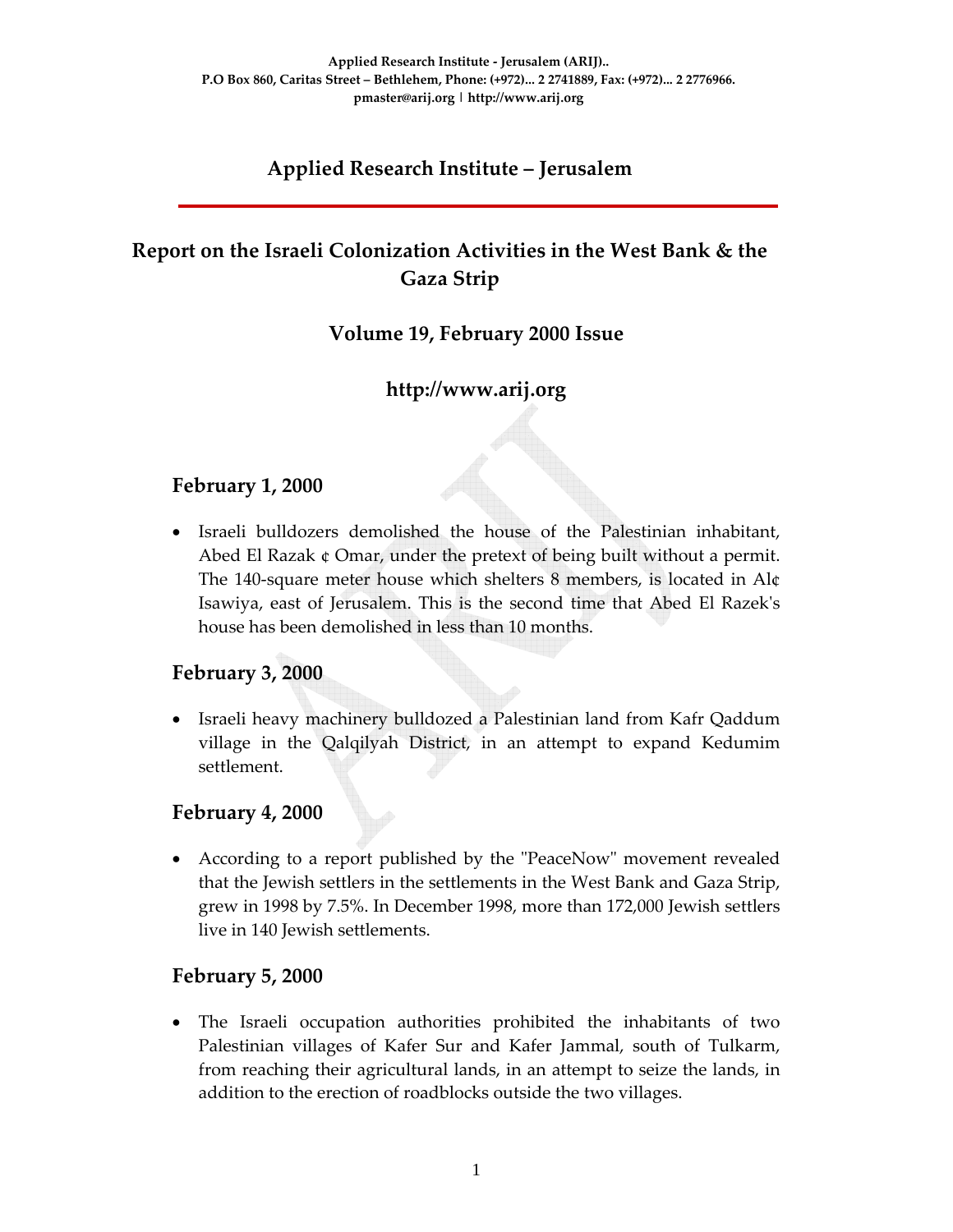• The Israeli government intends to expropriate 6000 dunums belonging to Palestinian citizens of Az Zawiya and Rafat villages, near Nablus.

### **February 7, 2000**

• The Israeli internal Security Minister, Shlomo Ben Ami, has issued a military order to protest the Waqf archaeologist, Najeh Ibkeirat from entering Al Aqsa Mosque, due to his role in renovating the Islamic holy places at the site.

# **February 8, 2000**

• The Israeli authorities confiscated wide areas of lands from Al Tur and Az Za'ayyem villages east of Jerusalem, to open a by-pass road linking Maale Adummim settlement with Hebrew University settlement.

The Orient House revealed in a study prepared by the Palestinian Center for Civilians and Social Rights that the Israeli occupation authorities are planning to partition Palestinian Jerusalemites into five categories which will transform the indigenous Palestinians into a minority. The plan is based on annexing more land without its population to affect the demographic balance and to transfer the issue of Arab Jerusalemites into a case of minority so that their numbers will not excced 50,000.

# **February 9, 2000**

• According to PLO Negotiations department, The Israeli government issued 4112 tenders for Jewish settlements built in the occupied territories during Barakʹs tenure. The Department stated this is in addition to 2700 housing units being built in Abu Ghneim Mountain, southeast of Jerusalem, and 132 houses in Ras al ʹAmud neighborhood in Jerusalem.

# **February 10, 2000**

• The Israeli daily newspaper Haaretz mentioned that Jewish prayer sites have been set up over the last few years inside sheikh's tombs in many parts of the country. They are set up in graves of Muslims, without official permission. Severe damage has been taken to antiquities at the locations, but no legal action has been taken against the practice.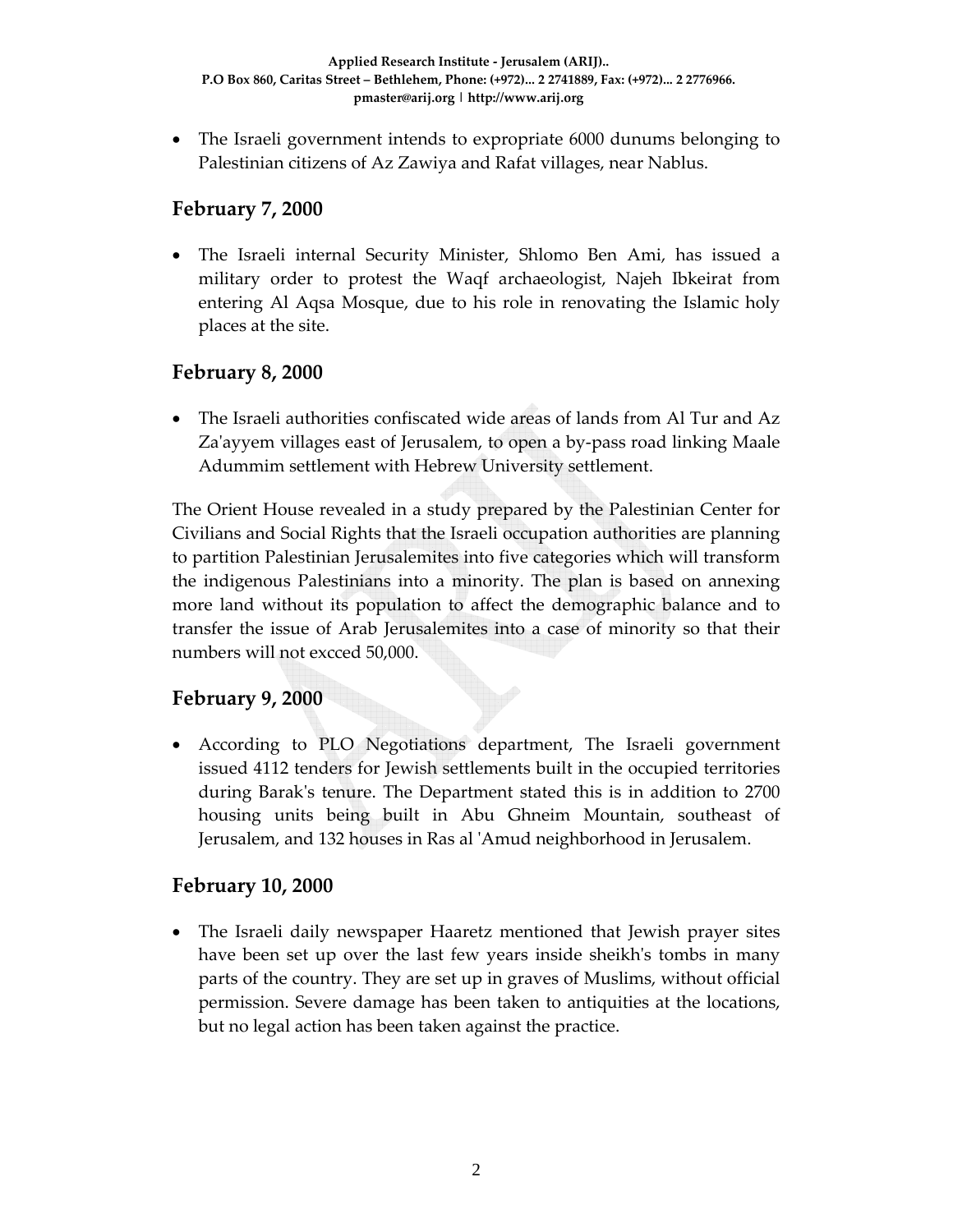According to Palestinian sources, the Israeli authorities confiscated 542 dunums and uprooted 780 fruit trees from Palestinian lands during January 2000.

### **February 11, 2000**

- The US and the Israeli "Peace Now" movement demonstrated against the confiscation of more Palestinian land and the expansion of Jewish settlements in the Hebron District.
- The Israeli government gave the green light for the construction of a new road network in and around Jerusalem to consolidate its occupation of Arab East Jerusalem.
- Abdel Hadi Hantash of the Palestinian Land Defense Committee in Hebron said that the settlers of Maon uprooted 100 fully-grown olive trees at the Palestinian village of Khallet Ribeiʹ. According to Abdel Hadi Hantash, uprooting of the trees was the fourth incident of its kind in the last few months, in an attempt to clear the area for the expansion of Maon settlement.

### **February 13, 2000**

• Barakʹs government decided to stop settlement expansion activities in Arial settlement as long as negotiations are conducted with the Palestinians to reach a framework agreement. At the same time, settlement expansion continues unabated in Betar settlement, where more than 13,000 religious Jews live.

# **February 14, 2000**

• A group of Jewish settlers of Alfei Menashe settlement accompanied by a large number of Israeli military forces bulldozed wide areas of land belonging to Palestinian inhabitants. The seized land which extents 500 dunums is aimed at opening a by‐pass road nearby Alfei Menashe settlement.

### **February 15, 2000**

• Just after the Oslo Memorandum was signed, the Israeli military forces confiscated 400,000 dunums of land belonging to Palestinian villages during 1999.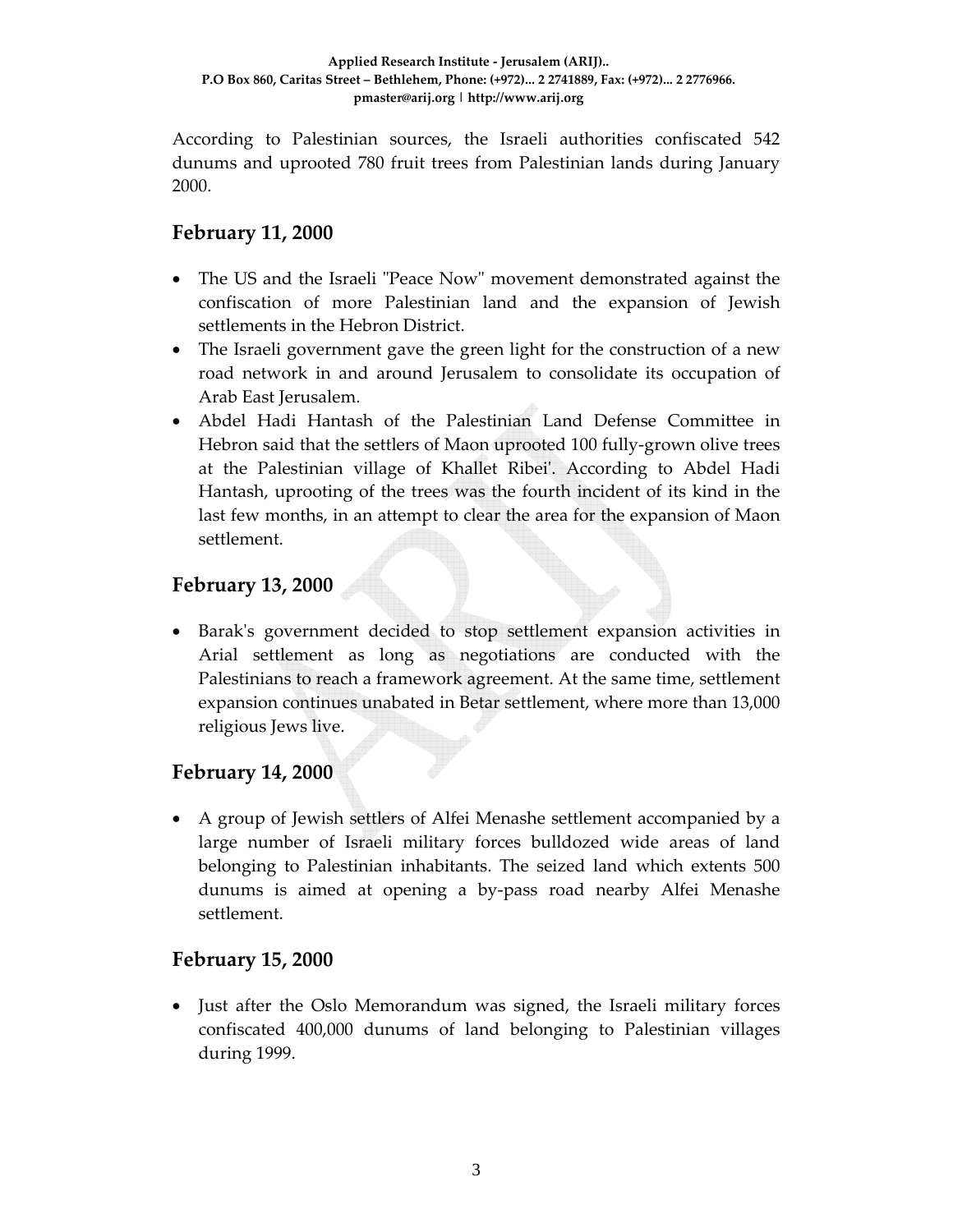- A report published by the "Peace Now" movement stating that the settlements in the West Bank consumes 78,786 dunums from the confiscated Palestinian land.
- Abdel Hadi Hantash of the Land Defense Committee reported that a new and fixed army roadblock has been erected at the entrance of Susiya settlement, in Hebron District.

### **February 18, 2000**

- An article appeared in "Al-Ayyam" daily stating that the Israeli government recently endorsed plans to construct four large hotels on confiscated private Palestinian land in the vicinity of the former British High Commissionerʹs residence, in east Jerusalem. The Committee for Zoning and Demographic Planning gave its final approval for the hotels ranging 7 to 22‐story buildings.
- The settlers of Shilo and Rachelim destroyed around 50 dunums of fertile agricultural land owned by Moussa Moussa of Qaryut village in the Nablus District.

### **February 19, 2000**

• According to Al-Quds newspaper, the Israeli Company "Himona" related to Kiren Kemet establishment registered two pieces of land in the tabu (land registration). The land is estimated at 3900 dunums and is located in Nahalin and Sourif villages, in the Bethlehem District.

### **February 20, 2000**

- According to figures released by the Council for Jewish Communities, The Jewish population in the settlements beyond the Green Line (1949 Armistice Line) grew in 1999 by 12.5 percent, the highest growth rate recorded in recent years. In December 1999, the Jewish population in the settlements numbered 193,680. In all, about 150,000 people live in areas designated as areas of national consensus, while another 45,000 live in or near areas that, according to government plans, will be handed over to the Palestinians.
- PM Ehud Barak and Deputy Defense Minister Ephraim Sneh denied that the defense establishment had prepared a list of 12 isolated settlements beyond the Green Line slated for evacuation and another 16 settlements whose status was doubtful because they are not closely connected to a continuous line of Israeli settlements.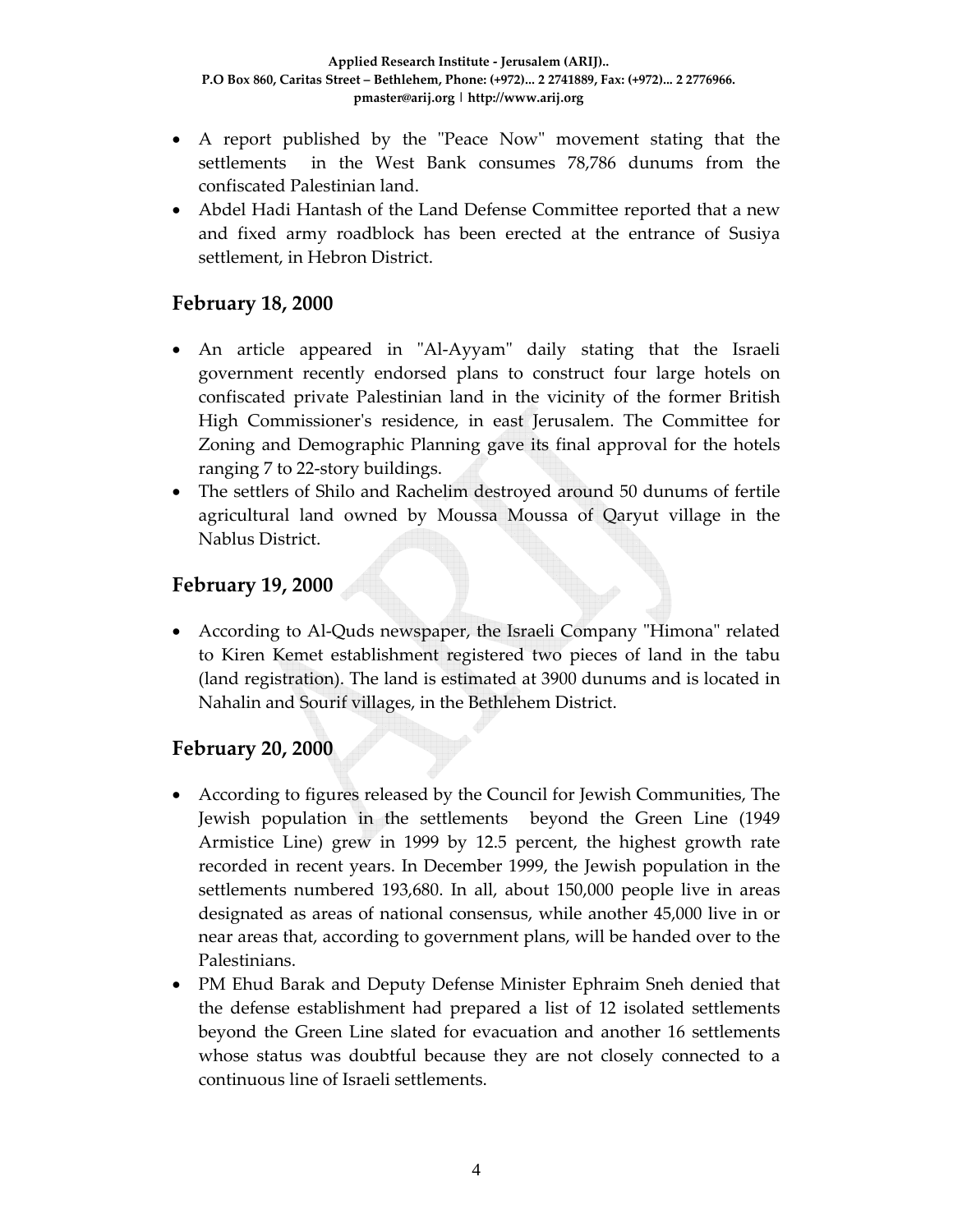- The Nature Reserves and National Parks Authority investigated that sewage from homes in the West Bank settlement of Adam, east of Jerusalemʹs Neve Yaakov settlement, is seriously contaminating the springs that feed into Wadi Qelt, causing a stench and killing animal life. It had seeped into the ground several hundred meters from the community and streamed into the groundwater that flows for some three kilometers to the Ein Fara spring that feeds into the stream in Wadi Qelt.
- The Israeli government dispatched ultimatums to demolish 26 Palestinian homes from Yatta village in the Hebron District, under the pretext of being located in an area under full Israeli control, which is designated as Area  $"C".$

### **February 21, 2000**

- The Israeli Housing Ministry reported that Barak's government exceeded that of Netanyahu in building new settlement housing units in the Jewish settlements, illegally built on occupied Palestinian territories. PM Barak achieved 1320 housing units since July 1999, and another 7120 units are in the process of building.
- An article appeared in ʹAl‐Ayyamʹ daily stating that an Israeli Land Fund claimed the ownership of about 100 dunums of land in Abu Dis, Jerusalem.

### **February 22, 2000**

• The Israeli occupation authorities announced that it would soon commence building nine by‐pass roads in different land in the West Bank.

### **February 23, 2000**

• The settlers of Gush Etzion confi $30$  dunums of land belonging to Palestinian citizens from Beit ýUmmar, in Hebron District, where the Israeli settlers seized another 60 dunums owned by Palestinian inhabitants living in the area.

### **February 24, 2000**

• Senior politicians have instructed the Jerusalem Municipality not to demolish Palestinian houses in the East Side of the city ahead of Pope John Paul's visit to Israel on March 21. Meanwhile, a Jerusalem municipal spokesman said that the city does not recognize any agreement to halt demolitions of illegal houses for the Papal visit, or any other occasion.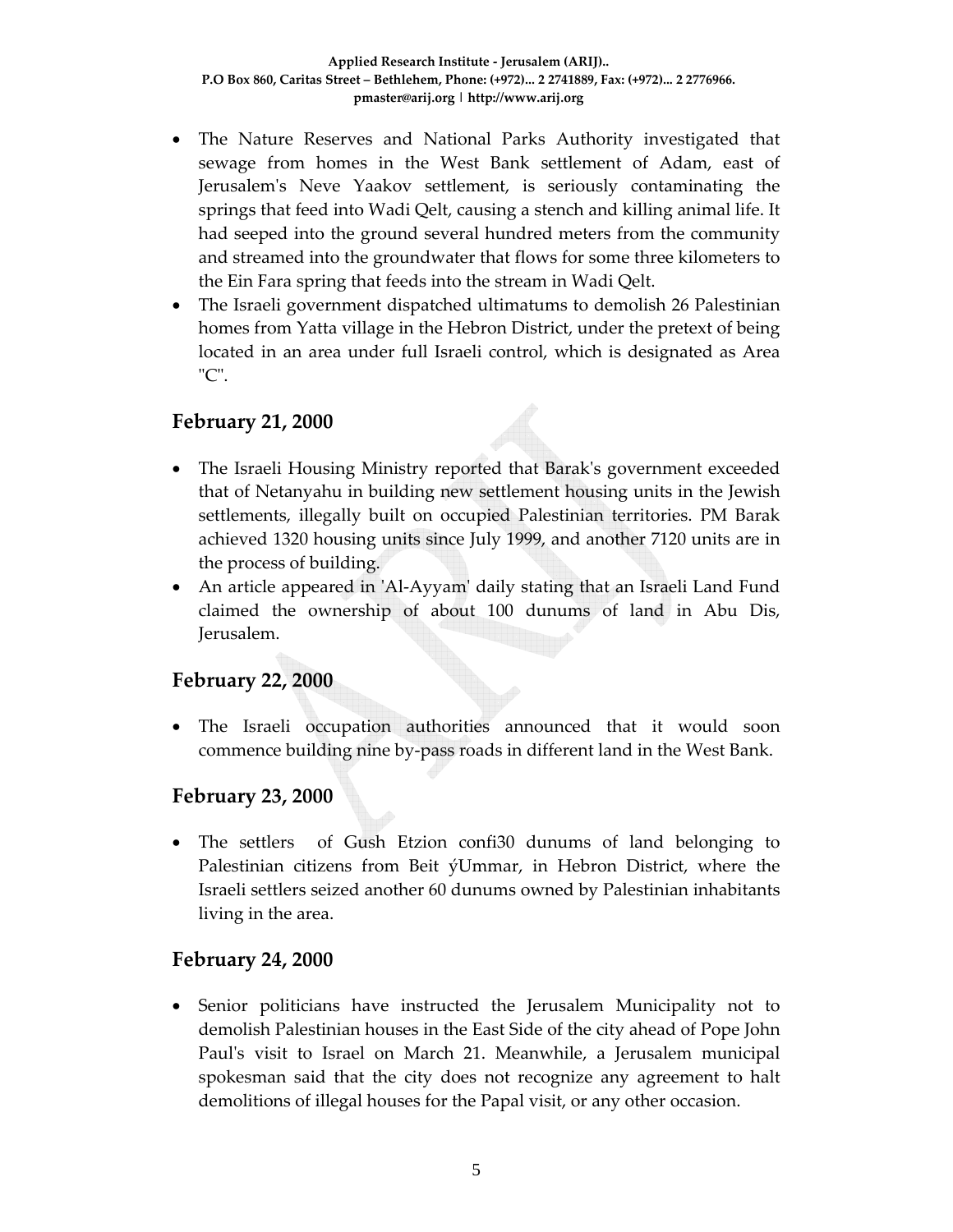### **February 26, 2000**

- A group of American Jewish immigrants to Israel were planning to build a luxurious Jewish neighborhood on seized Palestinian land at the depopulated Arab village of Lifta in West Jerusalem. The planned neighborhood would include three luxurious flats, a large hotel, a big mall, and a large tourist resort.
- Abdel Hadi Hantash of the Palestinian Land Defense Committee reported that the settlers of Tel Rumeida in Hebron uprooted 17 olive trees owned by the ýPalestinian citizen Firial Abu Haikal.

### **February 27, 2000**

• The Israeli authorities announced that it seized 3,000 dunums of agricultural Palestinian land from Az Zawiya village, in Nabus Distirct, in an attempt to expand Bayon stone quarry.

### **February 28, 2000**

- In Ramallah District, Jewish settlers accompanied by Israeli military forces chopped down more than 700 olive trees from Al Mughayyir village, near Ramallah.The settlers vandalized about 100 dunums, in an attempt to confiscate the land.
- In Hebron Disrtict, a troop of Israeli soldiers forcibly expelled 19 Palestinian families from their homes in Yatta village, under the pretext of being too close to Jewish settlements and military camps.

### **February 29, 2000**

- In Nablus District, the settlers of Shavei Shomron seized 40 dunums of land owned by Al Huwari Palestinian family from Sabastiya village. The landowner has documents proving their ownership of the land.
- According to Israeli sources, three Israeli companies intend to build 496 new settlement ‐housing units in the settlements of Jerusalem. The project aims at constructing 300 housing units in Pisgat Zeev settlement, 60 in Maale Adummim, and 136 units in Ramat Rahel.